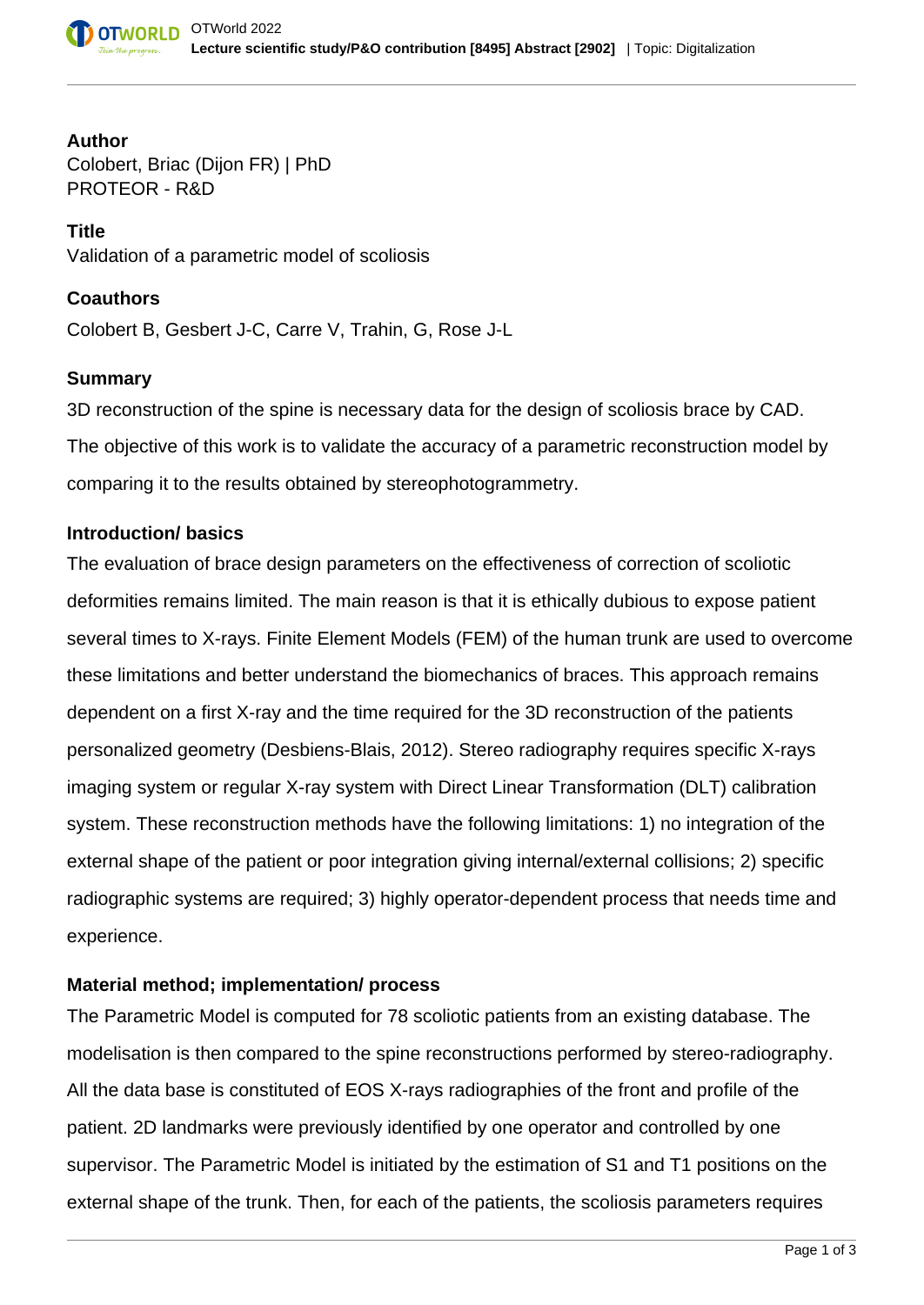for the Parametric Model are extracted from the 2D radiographies. The error of the model is estimated by the comparison to the gold standard (stereo radiographic reconstruction). The positions of the vertebral bodies computed is compared in three dimensions.

### **Results**

The results obtained for 10 subjects are provided on figure 1. The retroprojections of the 3D models on the radiographies show that the global description of the scoliosis is respected by the parametric model. The 3D comparison of the vertebral positions for the 78 patients of the database are given in figure 2. It seems that the difference of position of the vertebrae is greater on anteroposterior axis, 85% of the patients are within a confidence interval of 10mm. Percentage of patients, for the same confidence interval, are 95% and 99% respectively on the medio-lateral axis and the vertical axis.

# **Discussion/ conclusion; conclusion for the practice**

A parametric model of the spine enriched by the 3D shape of the patient is a possible way to remove several limits to current methods of stereo radiographic reconstructions. The method is fast, does not require specific X-ray system and only needs 10 parameters from the operator. Compared to Desbiens-Blais publication (2012), it improves the accuracy of the registration of the spine in the trunk by integrating it directly into the parametric reconstruction. A drawback of the method is that it does not allow the individual vertebral deformation and therefore does not reflect well the local geometry of the vertebrae. The accuracy on the overall geometry of the spine depends on the context in which one wishes to use the system. The method can be used as part of the brace treatment of scoliosis with a confidence interval of 10mm.

#### **References**

Desbiens-Blais F, Clin J, Parent S, Labelle H, Aubin CE. New brace design combining CAD/ CAM and biomechanical simulation for the treatment of adolescent idiopathic scoliosis. Clin Biomech (Bristol, Avon). 2012 Dec;27(10):999-1005.